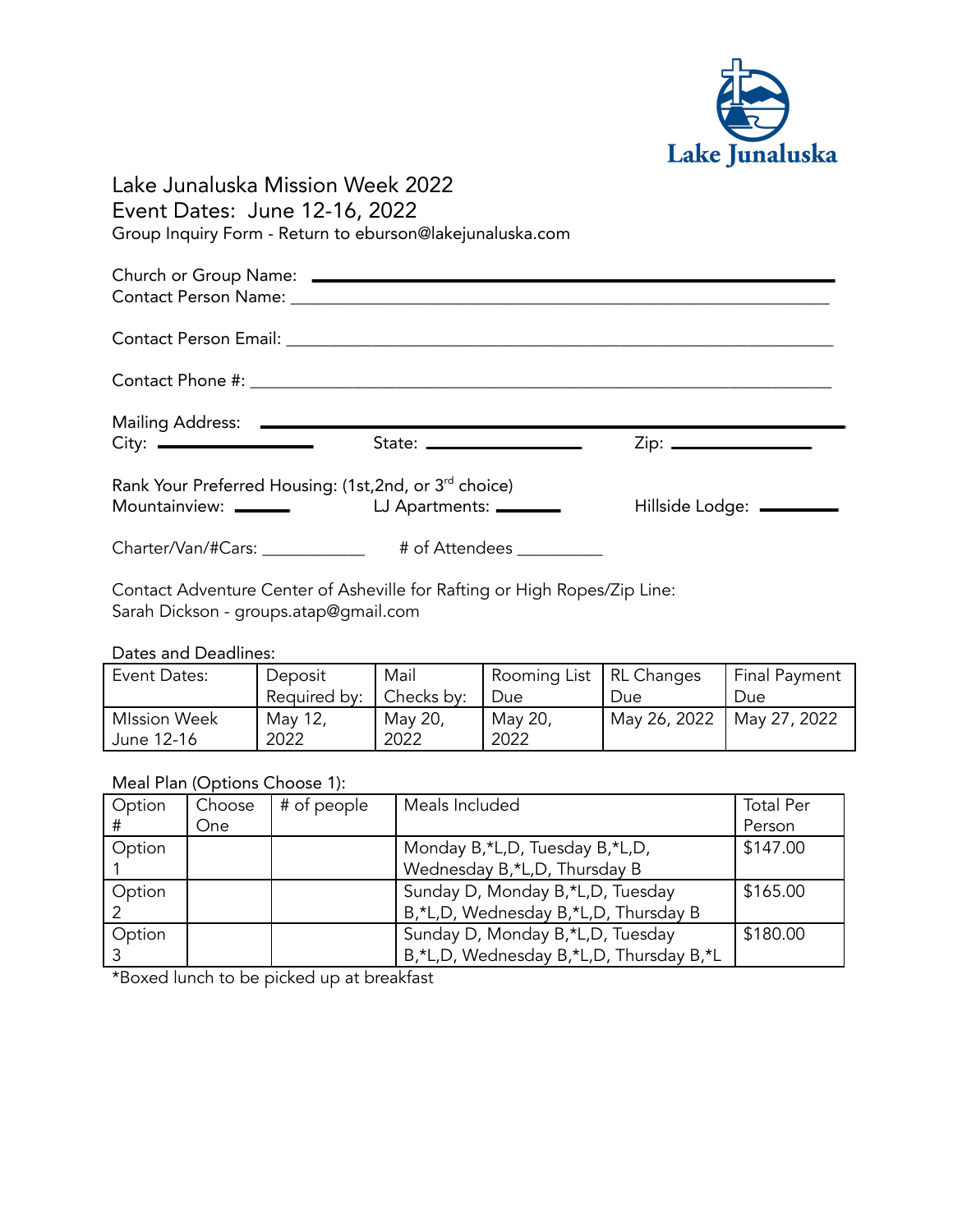

Sleeping Room Rates

| <b>Building</b> | Rate your | Rate per  | Room     | Description                             |
|-----------------|-----------|-----------|----------|-----------------------------------------|
|                 | selection | night per | Capacity |                                         |
|                 | $1 - 5$   | room      |          |                                         |
| Apartments      |           | \$98      | $2 - 6$  | Apartment style, kitchenette, twin and  |
|                 |           |           |          | double beds, roll away                  |
| Hillside        |           | \$98      | $2 - 5$  | Apartment style, kitchenette, twin and  |
|                 |           |           |          | double beds, roll away                  |
| Lambuth         |           | \$121     | $2 - 4$  | Historical hotel, King - twin beds      |
| Mountain        |           | \$98      | $2 - 6$  | Dorm style, bunk beds, double-twin beds |
| View            |           |           |          |                                         |
| Terrace         |           | \$141     | $2 - 4$  | Modern hotel, king - double beds        |

Per person price includes tax and gratuity

### Program cost per person is \$95

Meal times are: Breakfast 6:30am - 8:30am, Dinner 5:30pm - 7pm

Youth meals are served at York Dining Hall, 238 North Lakeshore Drive (previously known as Jones Dining Hall), unless otherwise communicated by your Event Coordinator.

Deposit & Payment Policy:

\*May 12, 2022 - A deposit of \$100/Person is required.

Number of People:  $\_\_\_\_\ x \$  100 Deposit =  $\frac{1}{2}$  \*Please include the total number of Youth and Chaperones on your deposit and rooming list.

\*15 Days prior to Arrival -

The remaining balance is due. A final balance cannot be issued by LJ without the submission of a rooming list which may take up to 5 business days to process. Lake Junaluska requires a credit card at check-in to cover damage/excessive cleaning/guest dissatisfaction. The authorization of funds will be released within 3 to 10 business days depending on your bank if there are no damages/excessive cleaning/guest dissatisfaction (due to noise) charges.

# Final Method of Payment:

Checks are accepted if received at least 30 days prior to arrival. Payments received less than 30 days prior to arrival must be made by certified check, money order, cash or credit card (VISA, Mastercard, DISCOVER, and American Express). Please call 828-454-6728 with your credit card number and security code to make a payment by card.